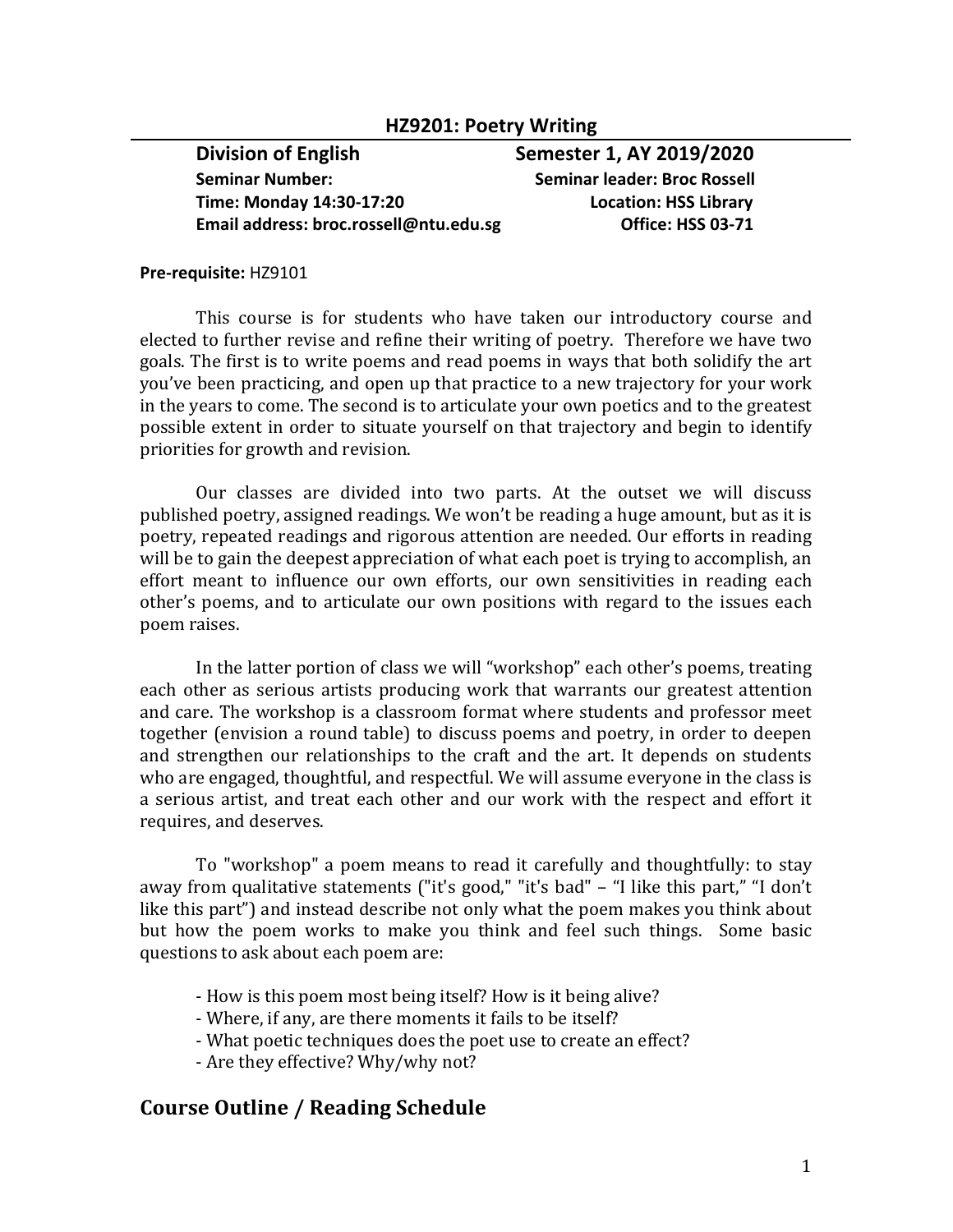**Week 1:** Introductions, in-class reading of de Maria & Merwin **Week 2:** Lorde, Guillevec, Borges **Week 3:** from Lorca, Vallejo **Week 4:** from Mackey **Week 5:** from Reines **Week 6:** from Salamun **Week 7:** from Villa **Week 8:** from Longsoldier, Jeffers **Week 9:** from Inger Christensen, *alphabet* **Week 10:** from Inger Christensen, *alphabet* **Week 11: Holiday / no class Week 12:** from Inger Christensen, *alphabet* **Week 13: Presentations, roulette** 

## All readings are subject to revision and replacement if that's a good idea

**REQUIRED READING:** The reader is to be purchased from Print Services, HSS Level B1. Inger Christensen's book *alphabet* is to be purchased (no PDF) from the bookstore.

### Assignments / Assessment:

| <b>Event report</b>         | <b>10%</b> | 600 words.    | Due Week 8      |
|-----------------------------|------------|---------------|-----------------|
| <b>Participation</b>        | 20%        | Cumulative    | Cumulative      |
| <b>Workshop Leads (2x)</b>  | 20%        | 600 words ea. | Dates in Week 1 |
| <b>Final Portfolio</b>      | 20%        | 8 pages.      | Due Week 13     |
| <b>Statement of Poetics</b> | 30%        | 1500 words.   | Due Week 13     |

## **Descriptions of Assignments:**

### **Event report**

This assignment requires you to either

1. Review a poetry event that you attend: a book launch, a slam, a reading, or workshop. You must evaluate it according its value and use: what it makes you think about in terms of the art and craft of poetry, of our workshop, and/or of your own writing; OR

2. Write a short essay in response to a poem written by a Singaporean poet that you find powerful, moving, or brilliant, using quotes and specific references to make a strong argument for the source of its power.

## **Participation**

Participation means active engagement with the material, both published and unpublished. It is essential for your success and ours. It means being present and prepared. The minimum required is: coming to class on time with printouts of the reading – the course reader and your peers' workshop materials – and your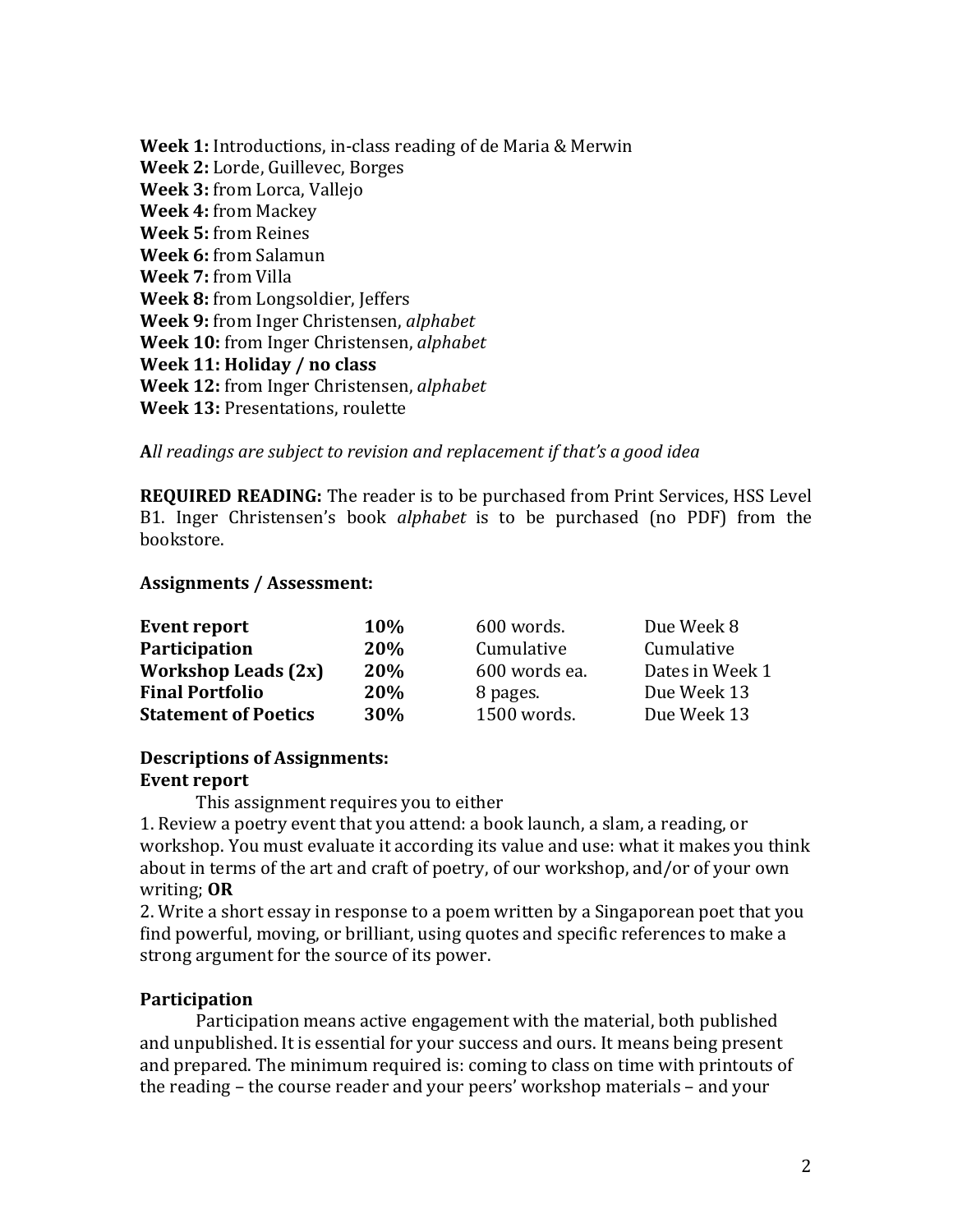responses annotated by hand. Typed responses are also acceptable. Producing feedback after class is over is not acceptable.

We have a variety of activities by which to be engaged. I know everyone learns differently and expresses their interests differently. Those who have difficulty being vocal in class will compensate by the depth of their comments on their peers poems.

Critically, participation means sharing your own workshop materials with your classmates by the deadline so that they have time to really think about your work and respond to it meaningfully. The deadline is five days before your workshop, i.e., by midnight on the Wednesday before class. One failure to upload on time will result in the loss of half of your participation mark. Two means a zero.

#### **Workshop Leads**

Your workshop lead is a typed, double-spaced, two-page reading response to the work of a classmate up for workshop. Your comments will begin our class discussion. The reading response consists of three parts:  $(1)$  your characterization or interpretation of the text,  $(2)$  quotes that support that characterization, and  $(3)$  a clear, logical explanation of how the text you cite supports your characterization. It is a concise, incisive work of literary analysis. Two copies – one for the poet, and one for the teacher – are due in class. You submit two leads over the course of the term.

#### **Final Portfolio and Statement of Poetics**

Your statement of poetics is, with your portfolio, the capstone to the course: an articulation as cogent, clear, and forceful as you can make of what you value in poetics: *not* poetry, but poetics – the conversations that happen around poetry, what poetry makes you think about. It must make a convincing argument your poetry as a reflection of those values. This assignment can, and often does, incorporate elements of a research paper, argument paper, literary analysis paper, or any combination thereof; your "sources" may and should include your own poems, your event report, your peer critiques, our assigned readings, and any secondary or external texts you find or have found useful. It should present to the reader a clear and forceful introduction to your work, as presently constituted in your poetry portfolio. Please slavishly adhere to MLA format.

The poetry portfolio is also due on the last day; your statement of poetics serves as its introduction. It is comprised of eight pages of finished work written over the course of this semester; old poems may not be submitted. New poems must begin at the top of a new page. Include at least one previous draft of each poem you submit (previous drafts do not count toward your page total of finished work). The poems should reflect your engagement with the assigned readings and the work of your classmates, and should illuminate your statement of poetics as much as your statement of poetics illuminates your poems.

#### Assessment notes / general guidelines / rules of the game:

An unexcused absence will not affect your participation mark. A second unexcused absence will lower it a full letter grade and a third will result in a zero for the assignment.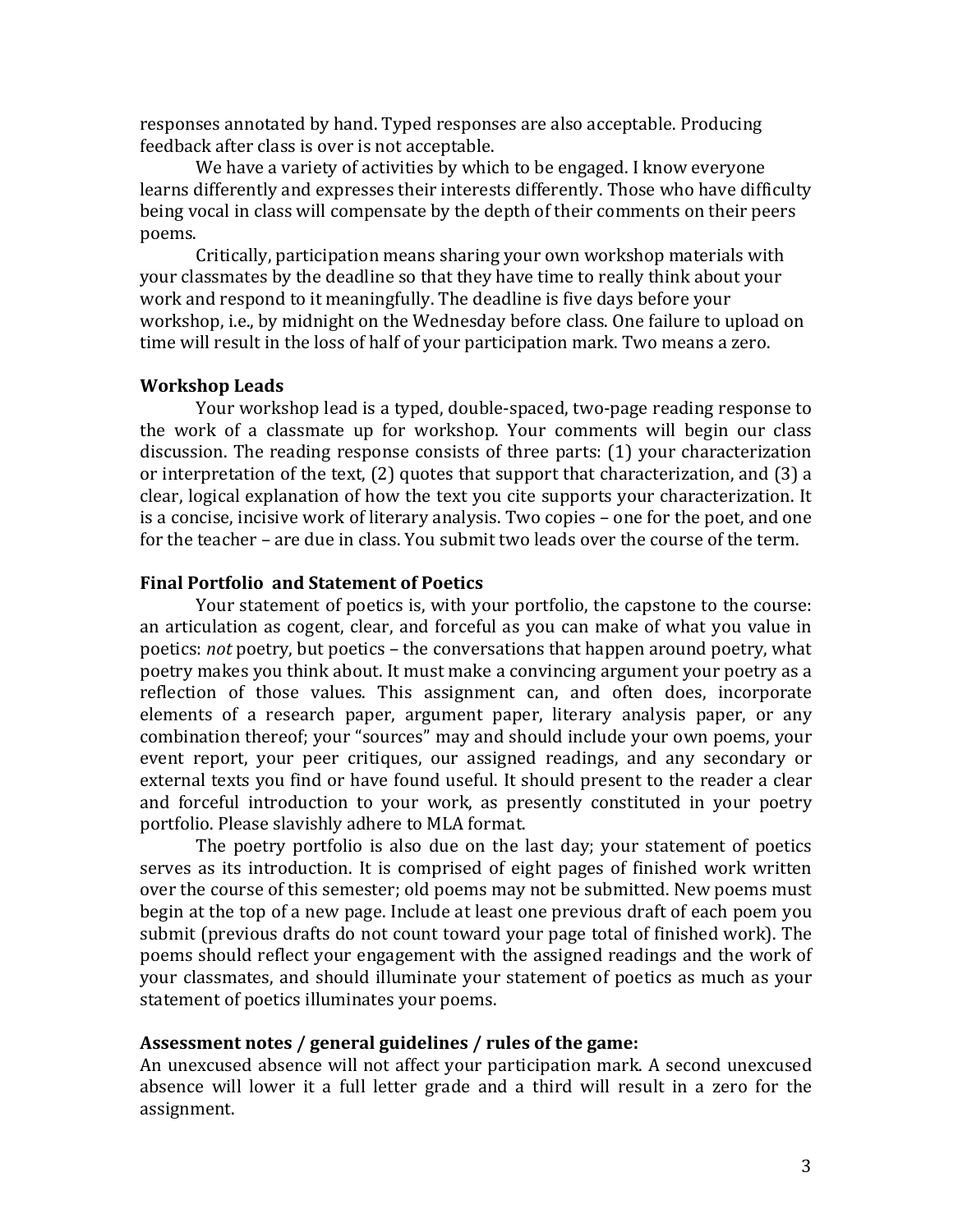Missed class periods do not excuse the requirement of providing feedback for workshop. Notes for all workshop materials are to be provided by PDF as an email attachment to your prof within forty-eight hours of the end of class you missed.

Arriving more than 20 minutes will be counted as an absence.

Failure to upload your own workshop materials to BlackBoard by Wednesday midnight will result in your participation mark being lowered by one letter grade.

All graded work is to be typed according to MLA format. Please review MLA format at OWL MLA now if you're not intimately familiar or coming from another major or discipline.

Late work will be penalized by half a letter grade per day and no work will be accepted more than five calendar days after the due date unless an extension is arranged prior to the due date.

Emails to me will be answered within 48 hours. Emails about assignments that are due within 48 hours will not receive a response.

Plagiarism is a serious academic offense. It's very easy to spot, especially in a poetry class. Don't do it. If you're tempted to do it, this class is not right for you and you should definitely take another one instead. If you do decide to steal someone else's ideas, words, or work (which includes unacknowledged collaboration), the university process will be activated and a hex shall be upon your head.

## **Course Aims and Outcomes**

In this course, you will learn the art of paying attention and of discovering poetry in the everyday. You will study exemplary poems with a view to recognizing and utilizing poetic techniques, and write poems via exercises and assignments designed to enable you to view the world as the potentiality of poetry. Along with acquiring a practitioner's understanding of the creative process, you will learn to evaluate your own writing and its impact on readers and audiences.

By the end of this course, you will be able to:

1. Examine various forms of poetry from a writerly and critical point of view.

- 2. Efficiently deploy techniques to shape a poem.
- 3. Apply knowledge of poetic ideas derived from particular kinds of poetry.
- 4. Communicate effectively through textual analysis and creative practice.

5. Develop your own voice by using knowledge of an array of poetic voices, from local to the global.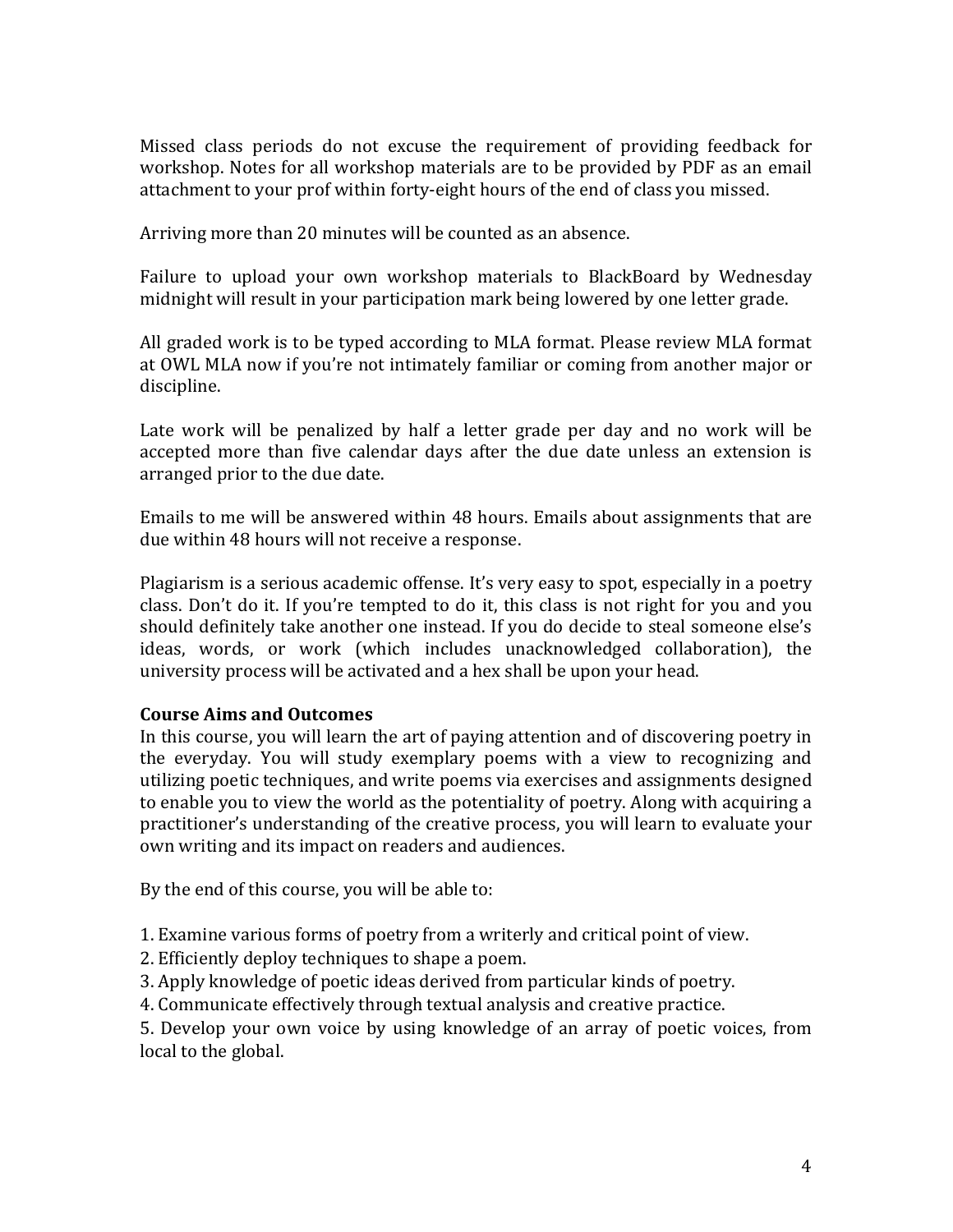## **APPENDIX 1: Workshop Learning Agreement and Feedback Guide**

Workshops are an integral part of any creative writing class. At least twice during the semester you will present written work to your colleagues for discussion and critique. Use this workshop time to help you prepare for assessment. A schedule of allocated dates for these workshops will be drawn up within the first few classes. If you forget to bring in work to class, you will be responsible for distributing this work by email. Ensure you have your class's email addresses at the start of the semester. 

## **Learning Agreement**

The purpose of creative writing workshops is not only to provide your work with an audience, though this is important. It is always useful to test the success of your writing on a community of readers in order to gain an idea of what works (what communicates or "carries") and what doesn't. You can then think about why some things succeed and others don't. This process of workshop-generated reflection is key to good revision and to informing the critical self-commentaries that form part of all assessed assignments.

But there is more to it than that. In submitting your work for discussion you are providing us - the group - with an opportunity to think about some of the key issues in creating stories, poems, novels, and scripts. These issues may be technical, ethical, perceptual, philosophical... And it isn't just you – the author – who benefits. In analysing your work, we are all pressed in to thinking about the issues your work raises. 

The workshop provides us all with an opportunity to learn, regardless of whose writing is under discussion. For this reason it is crucial that you participate in every session. Your participation will benefit you as much as the person whose work is being discussed.

Although undertaking studies in creative writing demonstrates willingness to engage in the workshop process, not everyone enjoys having their work discussed, let alone dissected; not everyone feels comfortable in the spotlight. It *can* be a trying experience. It can also seem quite at odds with the day-to-day reality of writing, which usually involves silence and solitude. Even those of us who do feel at ease may struggle to cope with certain kinds  $-$  and levels  $-$  of criticism. It is therefore important that your criticism be constructive.

In order for your criticism to be constructive, you should endeavor to identify and praise what does succeed before you go on to talk about what might not. And in discussing what works less well, you should try always to think about solutions, remedies, the ways in which a difficulty might be resolved. What is the problem exactly? How do you think it might be fixed? Bear in mind that the improvement of technique and structure – insofar as these can be separated from theme and from one's personal philosophy – is our primary focus.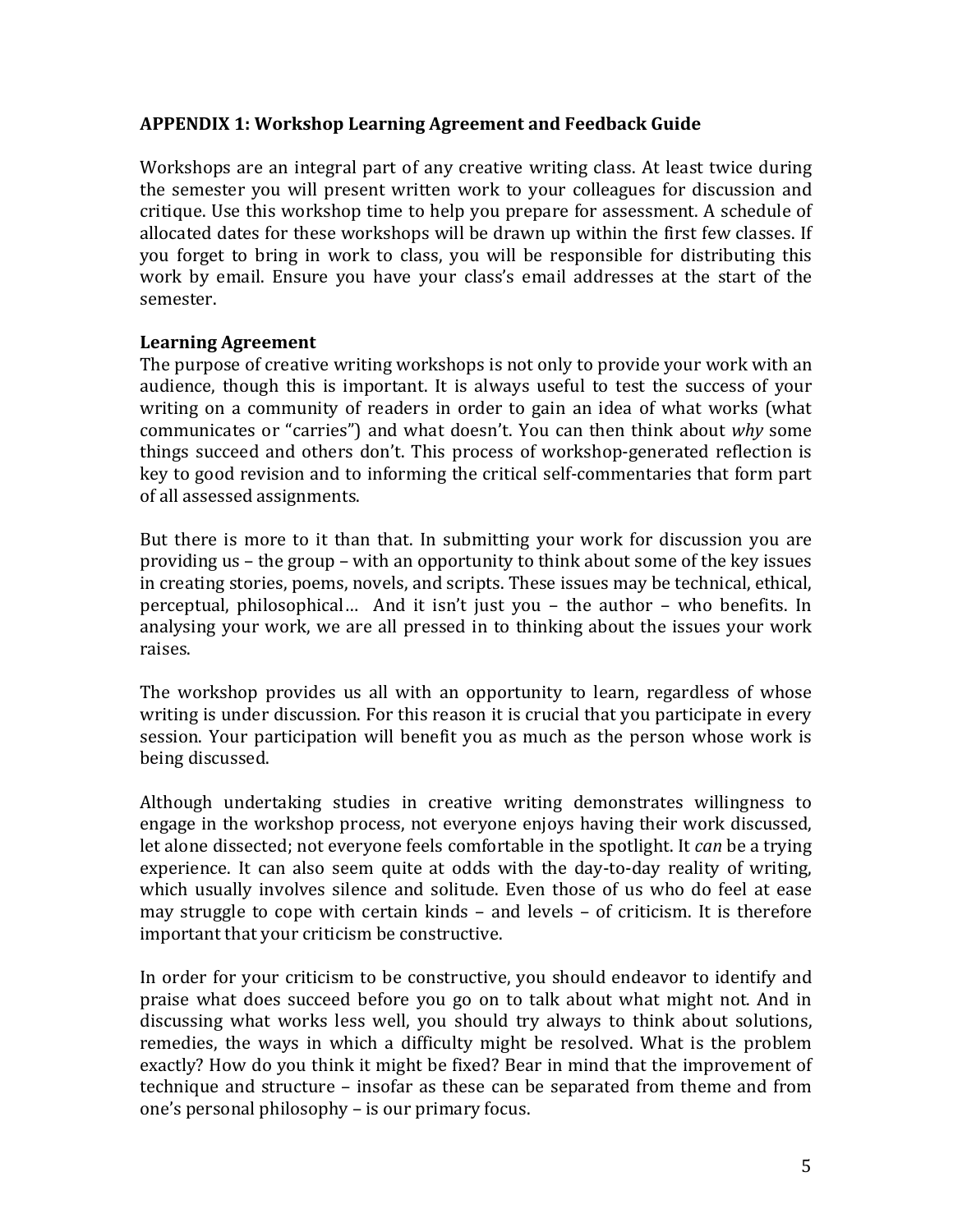Needless to say, whatever your feelings about the writer, it is the work you should be focused upon. The workshop is not a place to air personal grievances and the work itself should never become a pretext for other kinds of criticism. This guideline for conduct should, naturally, apply to correspondence outside the classroom as well. Moreover, the confidentiality of someone else's written work must be respected; that which is meant for discussion in the workshop should not be shared elsewhere.

## **Feedback guide**

The writing workshop is an opportunity for you to share your creative writing in progress with the group, but also an opportunity for you to aid in the development of others' work. There are a few guidelines for giving and receiving feedback which will make the sessions as productive and useful as possible, so please bear them in mind. Refer to this list if you get stuck when giving feedback.

## **Giving Feedback:**

- Give an overall response at the end that is positive and supportive and balances criticism with praise. Think 'critical sandwich' – a positive comment, followed by a more critical, questioning comment, followed by another positive comment.
- Everyone is expected to contribute in class, bear in mind the above when making comments in class.
- Avoid psycho-analysing the writer, assuming their work is biographical, or giving comments that are personal in any way.
- It is useful to write comments or mark/underline your copy, then give this copy to the person presenting

## **Things to consider when giving feedback:**

## **Initial impressions:**

- What's your 'gut feeling' about the piece, what first impressions do you have?
- When you have read it, what remains, are there certain images or ideas that linger in your consciousness?
- What are the most significant aspects of the piece?
- What were the strongest images or ideas?
- Did it feel fresh, original or distinctive?
- Was it hard to put down?
- What are its strong points? Its weaker areas?
- Does it feel complete?
- Are you left with a sense of satisfying mystery, or confusion?
- What do you think the piece is about?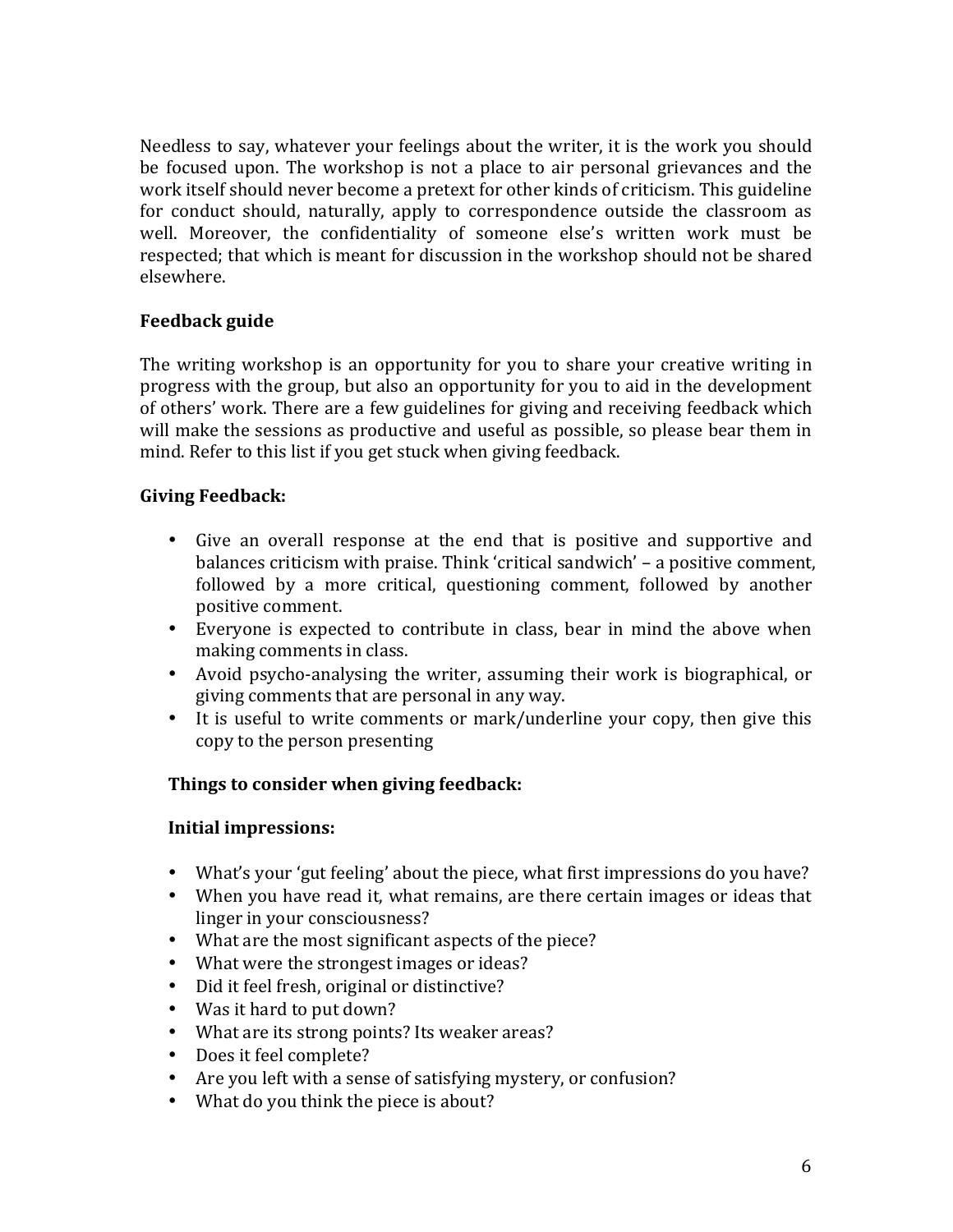- Did the piece provoke thought?
- Does the piece feel complete, rounded, or like a fragment?

After the initial impressions, you need to focus on more technical areas:

## **Please make sure you read all the work that is due to be workshopped that week** and make notes on the work to help you participate in discussion

## **Receiving Feedback**

- Remember you are in the privileged position of having a cross-section of your potential readership spending lots of time looking at your work in detail.
- During feedback in class it's useful to stay silent for the initial feedback. This avoids leading the reader towards a particular interpretation of your work, and means you will get an outside view of your writing.
- Be open to feedback and see it as a positive way to improve and develop your work.
- Don't take more critical comments personally, instead think constructively about how you can use that information to improve your work.

## **APPENDIX 2: HSS English Division: Definition and Penalties for Plagiarism**

## **Definition**

Plagiarism (from the Latin word for 'kidnapper') is the deliberate or accidental presentation of someone else's ideas or words as your own. This includes:

• The unacknowledged use of words, images, diagrams, graphs, or ideas derived from any source such as books, journals, magazines, the visual media, and the internet. Note: cutting and pasting words from the internet into your own essay, even if you reword them, is still plagiarism.

• Copying the work of a fellow student, having another student write one's assignments, or allowing another student to borrow one's work.

• Buying and/or copying essays, assignments, projects etc from the internet or any other source and handing them in as your own.

Please bear in mind that your lecturers know the subject and have read widely. They therefore can spot unreferenced quotations, and can tell the difference between university level writing and that of published scholars.

## **Penalties**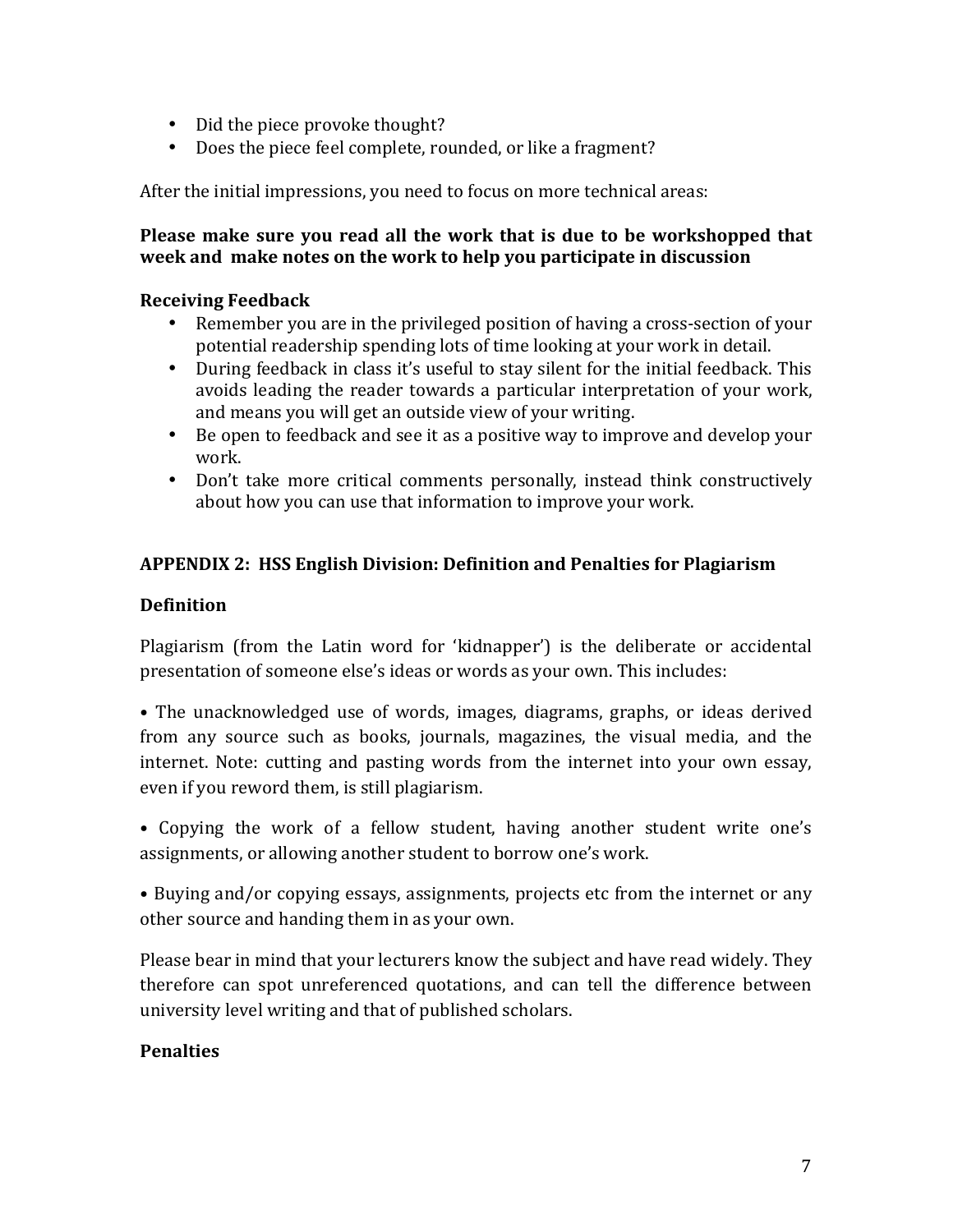• If a first year student is caught plagiarizing, and it is the student's first offense, the student will have the opportunity to rewrite the paper with one grade reduction.

• After the first year of studies, it is expected that a student thoroughly understands the implications of plagiarism. Thus, after the first year, or if a student is caught plagiarizing a second time, the student will receive an F for the assignment.

# **Why plagiarism is academically dishonest**

• The unacknowledged borrowing of another's work is theft.

• Independent and creative thinking, as well as intellectual responsibility, are fundamental to a humanities education, and cannot be developed if one simply borrows the work of another.

# **How** to avoid academic dishonesty

# *Plagiarism*

• If you use an author's exact words, you must put them in quotation marks. If you paraphrase another's ideas, you again must indicate the source to your reader.

• Facts and statistics that are not "common knowledge" must be referenced.

• Be sure to use the method of citation recommended by your professor.

• If in doubt, it is always best to reference your material.

• Remember that your lecturer wants to see your ideas and interpretations. Avoid excessively quoting secondary sources and show your reader your thinking.

# *Collusion and complicity*

• Ask your lecturer if you are allowed to work on assignments in groups.

• Get the approval of your professor if you want to hand in material that you have already submitted for another course.

• Do not allow students to copy your work (including work from previous semesters). 

• Follow the examination rules set out by the university.

If you still have questions, please ask your professors, or consult the website: http://www.plagiarism.org. 

Sources for this document: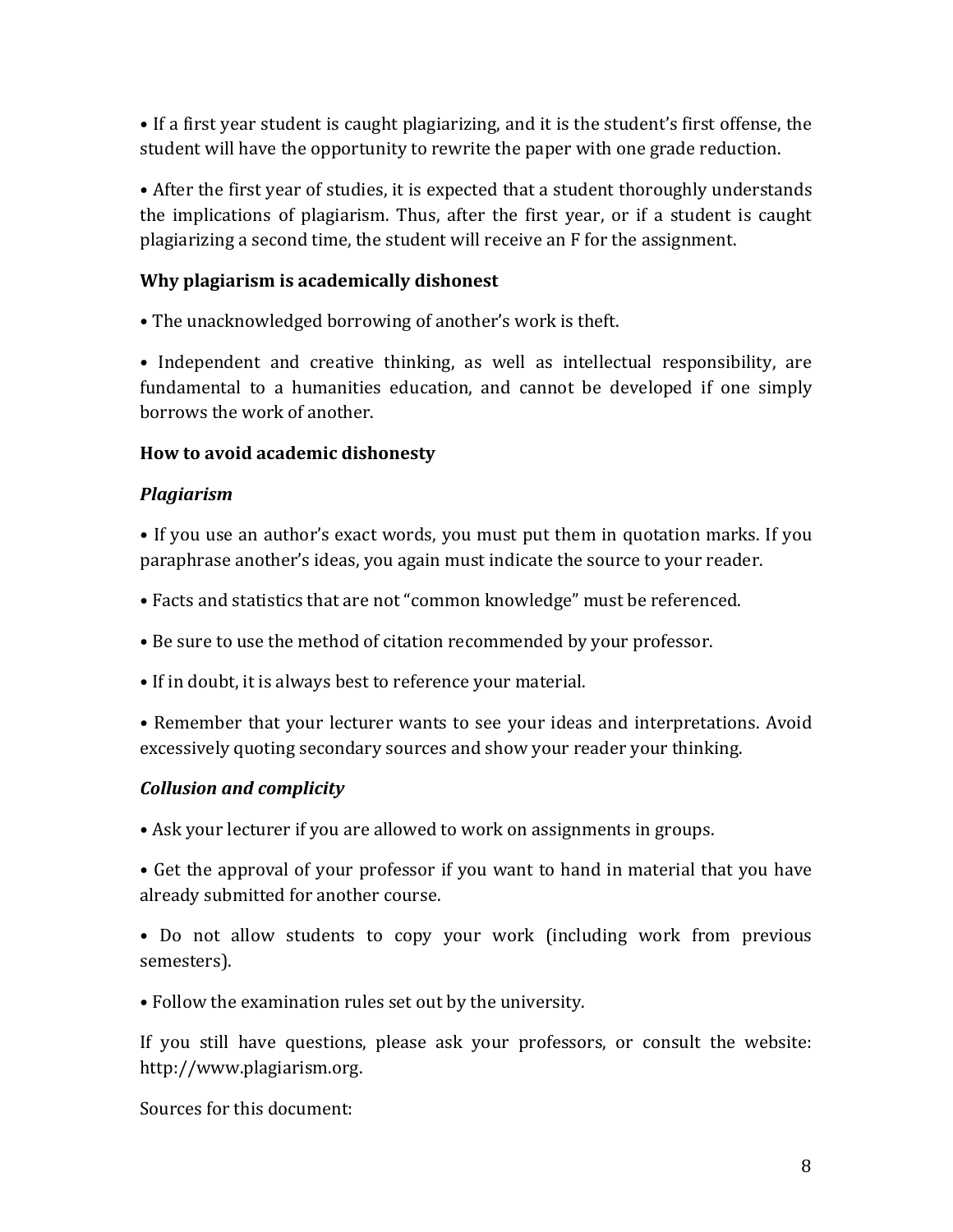The Little, Brown Essential Handbook. Ed. Jane E. Aaron. New York: Pearson Longman, 2006.

## **ADDITIONAL NOTES FOR CREATIVE WRITERS:**

The conventions for acknowledgement in creative writing are somewhat different to those for acknowledgement in academic writing, but NO form of intellectual dishonesty is acceptable. It is acceptable to appropriate material from source texts, AS LONG AS your use of these texts is acknowledged, is within reason, and demonstrates substantial independent and creative thinking of your own.

There are a number of ways to acknowledge the use of source texts in creative writing, and these vary according to your stylistic imperatives, the level of dependence on the source text and the level of familiarity your audience is likely to have with the source text. For the purposes of this course, you need not always use quotation marks for quoted material if this interferes with your stylistic imperatives (they may be intrusive in a poem, for example). You MUST, however, acknowledge any source texts you use through reference integrated into the work itself, through footnotes or through endnotes. Do not "borrow" work from friends, books, the internet, song lyrics or any other source without acknowledgement, as this counts as plagiarism.

# **APPENDIX 3: Critical Self-Commentary Guide**

All creative work relies to some extent on instinct. As a writer you need a feel for the rhythms and textures of the language, for the shape of a phrase, the weight of a word. You need to be responsive to the promptings of your imagination. You need to be sensitive to the subtleties of human behaviour.

Instinct, however, will only take you so far. You also require a sound understanding of the conventions of writing. You need a solid grasp of the techniques for creating poems and stories. You need to be capable of careful redrafting and editing, and you need to be attuned to other writing and how you might learn from it: every good writer is first of all a good reader.

In other words, the process of writing is both instinctual and highly self-aware. For this reason all our creative writing courses carry some element of critical selfcommentary.

The purpose of the self-commentary is to provide you with an opportunity to consider your own creative processes. Here you might account for the ways in which your reading has influenced or guided your writing, in terms of both theme and technique. You might comment on the technical difficulties you have